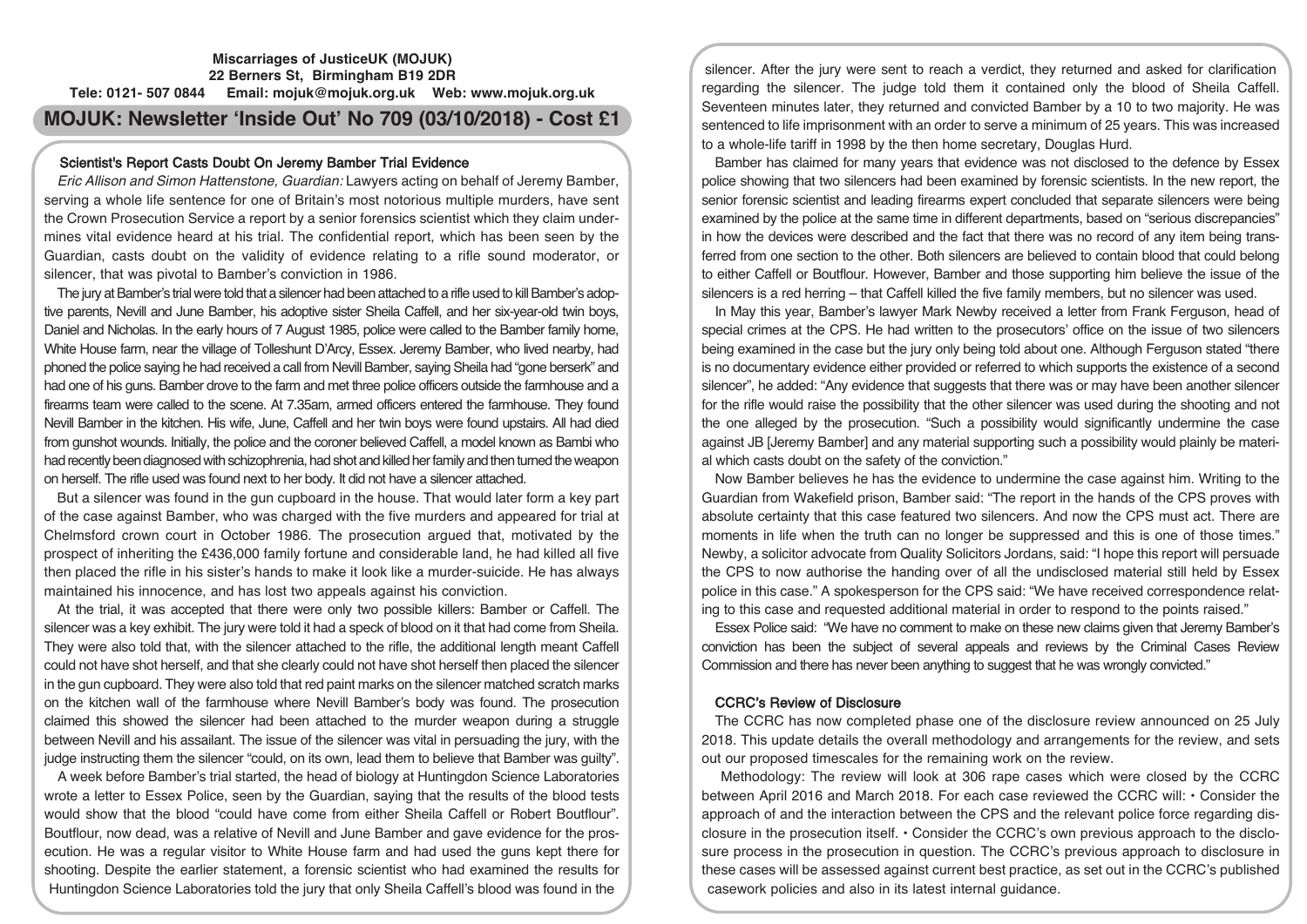The review will be a substantial piece of work, which will be conducted in three phases: Phase 1: Each of the 306 cases will be the subject of an initial review of core documentation, to compile basic information about the prosecution and the previous CCRC review, and the extent to which disclosure featured as an issue in the case. The information from this exercise will then be collated, and any case considered to warrant closer attention will move to phase 2.

Phase 2: The CCRC will take a sample of 20% of the 306 cases (61 cases) and conduct further more detailed investigations. The sample will include any cases identified in phase 1 as warranting closer attention. Each phase 2 case will be reviewed in more detail, in line with the objectives identified above. At the start of phase 2 the CCRC will use its powers under section 17 of the Criminal Appeal Act 1995 to obtain the CPS and police files for each of the phase 2 cases. Once these files have been reviewed, the CCRC will consider whether any other materials are required, and will obtain those as necessary.

Phase 3: The CCRC will report on its findings. We will, in a suitably anonymized way, publish the results of the disclosure review, and will address any learning points directly with the relevant Criminal Justice System organisation(s). Once the results of the review are available, the CCRC will consider whether any further steps are necessary, for example (but by no means an exhaustive list) whether the CCRC needs to: • increase its sample size and look again at disclosure in a larger pool of cases. • move on to review cases featuring other types of offence, and/or • move on to review cases from a different time period.

Staffing: A CCRC Commissioner will lead the review and will have overall control and responsibility. The Commissioner will lead a casework team comprising two CCRC Case Review Managers, an intern and a Casework Administrator.

# Exclusion from Courtroom of a Woman Wearing a Hijab Violation of Article 9 ECtHR

In today's Chamber judgment 18/09/2018 in the case of Lachiri v. Belgium (application no. 3413/09) the European Court of Human Rights held, by a majority (six votes to one), that there had been: a violation of Article 9 (freedom of thought, conscience and religion) of the European Convention on Human Rights. The case concerned Mrs Lachiri's exclusion from a courtroom on account of her refusal to remove her hijab. The Court found that the exclusion of Mrs Lachiri – an ordinary citizen, not representing the State – from the courtroom had amounted to a "restriction" on the exercise of her right to manifest her religion. It also held that the restriction had pursued the legitimate aim of "protecting public order", with a view to preventing conduct that was disrespectful towards the judiciary and/or disruptive of the proper conduct of a hearing. The Court found, however, that Mrs Lachiri's conduct on entering the courtroom had not been disrespectful and had not constituted – or been liable to constitute – a threat to the proper conduct of the hearing. The Court therefore held that the need for the restriction in question had not been established and that the infringement of Mrs Lachiri's right to freedom to manifest her religion was not justified in a democratic society.

Principal Facts: Mrs Lachiri, and other members of her family, applied to join the proceedings as civil parties seeking damages in a crime case in which her brother had been killed. In 2007 the accused was committed to stand trial before the Criminal Court on charges of premeditated assault and wounding resulting in unintentional death. Mrs Lachiri and the other civil parties appealed against that decision, submitting that the offence should be classified as murder and that the accused should be tried by an Assize Court. On the day of the hearing before the Indictments Division, in accordance with a decision of the presiding judge the court

usher informed Mrs Lachiri that she could not enter the hearing room unless she removed her headscarf. Mrs Lachiri refused to comply and did not attend the hearing. Subsequently Mrs Lachiri unsuccessfully challenged that decision in an appeal on points of law.

Decision of the Court: Article 9 (freedom of thought, conscience and religion). Observing that, according to its case-law", wearing the hijab (headscarf covering the hair and neck while leaving the face uncovered) could be regarded as an act "motivated or inspired by a religion or religious belief", the Court considered that excluding Mrs Lachiri from the courtroom on the grounds that she had refused to remove her headscarf had amounted to a "restriction" on the exercise of her right to manifest her religion. The purpose of that restriction, which had been based on Article 759 of the Judicial Code requiring persons entering a courtroom to do so without wearing headgear, had in the present case been to prevent conduct that was disrespectful towards the judiciary and/or disruptive of the proper conduct of a hearing. The Court concluded that the legitimate aim pursued had been the "protection of public order".

With regard to the necessity of the restriction in a democratic society, the Court specified first of all that the Islamic headscarf was headgear and not, as in the case of S.A.S. v. France", a garment which entirely concealed the face with the possible exception of the eyes. It then noted that Mrs Lachiri was a mere citizen: she was not a representative of the State engaged in public service and could not therefore be bound, on account of any official status, by a duty of discretion in the public expression of her religious beliefs. Moreover, the Court indicated that whilst a court could be part of the "public arena", as opposed to the workplace for example, it was not a public place comparable to a public street or square. A court was indeed a "public" institution in which respect for neutrality towards beliefs could prevail over the free exercise of the right to manifest one's religion, like public educational establishments. In the present case, however, the aim pursued in excluding the applicant from the courtroom had not been to maintain the neutrality of the public arena. The Court therefore limited its examination to determining whether that measure had been justified by the aim of maintaining order. In that connection it noted that Mrs Lachiri's conduct when entering the courtroom had not been disrespectful and had not constituted - or been liable to constitute - a threat to the proper conduct of the hearing. Consequently, the Court held that the need for the restriction in issue had not been established and that the infringement of Mrs Lachiri's right to freedom to manifest her religion was not justified in a democratic society. There had therefore been a violation of Article 9 of the Convention. Article 41 (just satisfaction): The Court held (by six votes to one) that Belgium was to pay Mrs Lachiri 1,000 euros (EUR) in respect of non-pecuniary damage.

#### What is Service in Litigation?

Service can be defined as "steps required by rules of court to bring documents used in court proceedings to a person's attention". The purpose of the rules on service, set out in the Civil Procedure Rules, is to ensure that, as far as possible, documents and, in particular the claim form, actually come to the attention of the party to be served.

Service may be effected at the individual's usual or last known address. When it is known that the individual no longer resides or carries out business at the last known or usual address, the claimant must take reasonable steps to ascertain the address of the defendant's current residence or place of business ('current address'). If, after taking reasonable steps, it transpires that the defendant's address cannot be established, the claimant must consider whether there is an alternative place or method by which service may be effected.

It All Seems Rather Straightforward, Right? Wrong.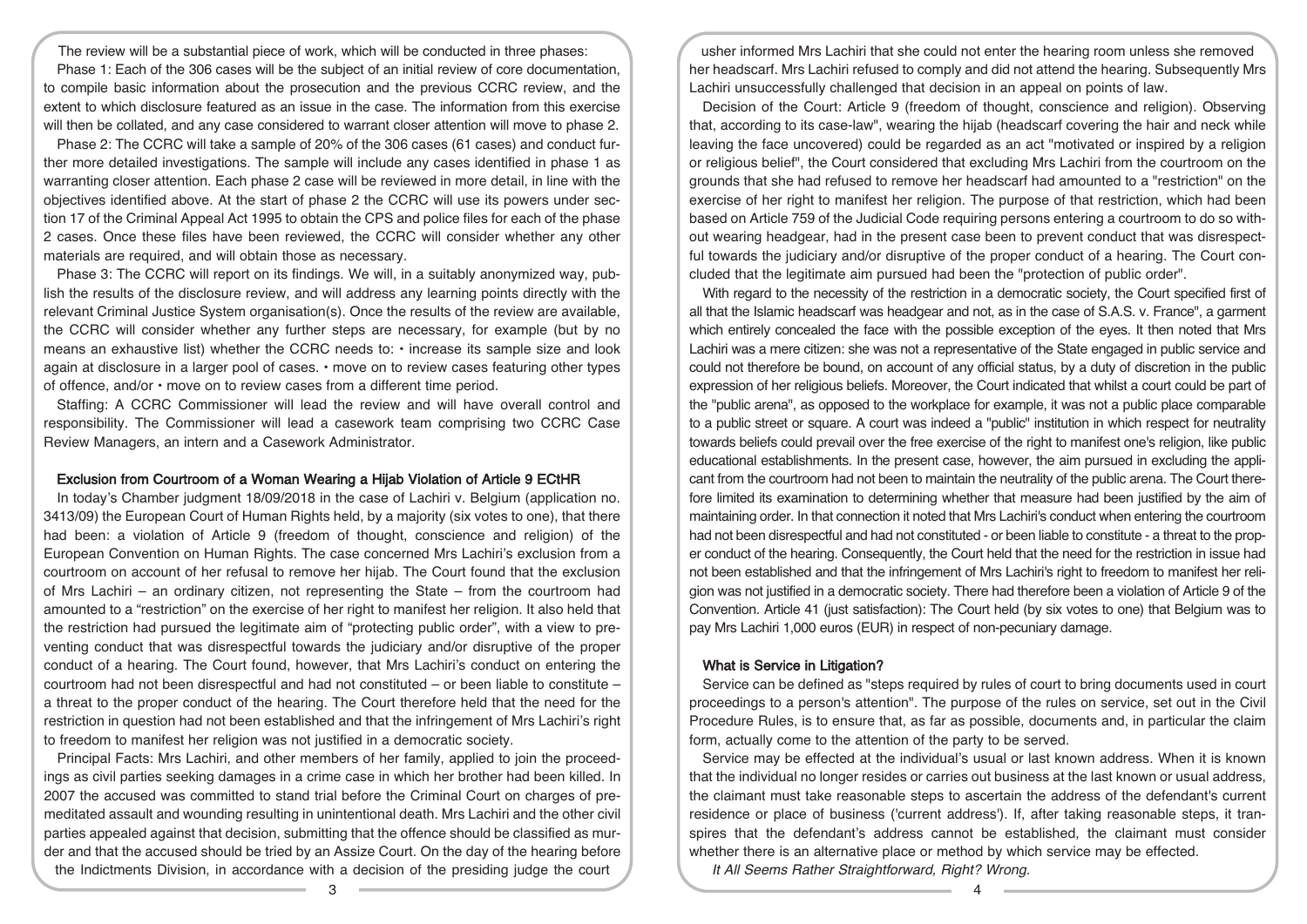The issue of service was the basis of the appeal in the case of Mohammed Sajid v Deeka Nuur (unreported), July 2018 in Central London County Court. In that case, the Claimant, Mr Sajid issued a claim for rent arrears and sent it to an address which was no longer the address for Deeka Nuur, since she had moved; something Mr Sajid was fully aware of.

Mr Sajid subsequently obtained judgment in default and Deeka Nuur instructed Duncan Lewis to assist in setting aside the default judgment. The application to set aside the default judgment was heard in Brentford County Court where the Judge dismissed the application with costs. Mr Sajid contended that he had complied with the rules pertaining to service because he had sent a text to Deeka Nuur's daughter's phone in order to request the current address. The judge held that Mr Sajid was not in breach of the rules on services since he had made attempts to ascertain Deeka Nuur's new residence and having failed to do so, was entitled to serve at the address she had moved from. Duncan Lewis, on instruction from Deeka Nuur, appealed the decision. The appeal was heard in Central London County Court over a period of two days and judgment was handed down on 30th July 2018.

HHJ Roberts, sitting in Central London County Court, analysed in detail the relevant authorities and held that the lower court judge erred in law by finding that the claim form had been correctly served. He held that Mr Sajid failed to comply with the mandatory requirement to consider alternative service in CPR 6.9(4)(b). In particular, Mr Sajid ought to have sought alternative service on the solicitors who were on the record for Deeka Nuur in a related matter.

It was clear from the first decision that the judge had interpreted the rules on service incorrectly. Thanks to the tenacity of the litigation team, headed by Anthony Okumah at Duncan Lewis, the decision was over turned. The judgment has attracted a lot of attention and has been reported by Practical Law, Lexis Nexis, West Law and featured in the Civil Litigation blog run by Gordon Exall.

Banu and Others v Romania [2018] ECHR 745 . Eleven prisoners were each awarded compensation of either €3000 or €5000 for breach of their rights under Article 3 of the European Convention on Human Rights. Complaints included, amongst others, overcrowding, insufficient natural or electric light, lack of fresh air, inadequate temperature, mouldy or dirty cells and infestation with insects or rodents. The judgement also cited inadequate furniture, poor quality of food, the lack of availability of showering facilities, toilets and warm water and the poor quality of bedding and linen. HMP Birmingham prison has a reported population of 1450 inmates. David Gauke might want to take note.

#### Ireland Told to Stop Blocking Extraditions to UK

Law Gazette: Ireland should stop obstructing British extradition requests on the grounds that the UK is leaving the EU, the Court of Justice of the EU has ruled. In a preliminary ruling published today, the court said that refusal to execute a European arrest warrant (EAW) is justified only in exceptional circumstances - which must be interpreted strictly. 'Mere notification by a member state of its intention to withdraw from the European Union is not an "exceptional" circumstance capable of justifying a refusal to execute an EAW issued by that member state,' the court states. The case arose over warrants for the extradition of a person identified as RO to face charges of murder, arson and rape. RO, who has been in custody since 2016, objected to his surrender to the UK on the basis that following Brexit he would no longer enjoy rights applying to EU nationals. About 20 other suspects are understood to be fighting EAWs in Ireland on similar grounds. The matter was referred to Luxembourg by the Irish Minister for Justice and

Equality who sought answers to questions about the criteria for deciding whether the execution of an EAW be prohibited or delayed. In its decision, the court says that refusing to execute an EAW would 'constitute a unilateral suspension of the provisions of the [EAW] Framework Decision'. It emphasises that the UK remains a party to the European Convention on Human Rights and that continuing participation in the convention is not linked to EU membership. While the extradition decision is a matter for Ireland, it should refuse to execute the warrant only if there is concrete evidence that the UK will fail to apply the substantive content of rights arising from the EAW framework. 'In the view of the court, such evidence does not appear to exist.'

### Private Probation Firms 'Put Victims of Abuse at Risk'

Jamie Grierson, Guardian: Tens of thousands of victims of domestic abuse and children are being put at further risk of harm by privatised offender supervision companies whose staff lack the skills, experience and time to supervise perpetrators, according to a new report. Inspectors found poor practice was widespread in community rehabilitation companies (CRCs), the privatised probation providers introduced in England and Wales under widely derided reforms by the former justice secretary Chris Grayling.

In 71% of cases assessed by Her Majesty's Inspectorate of Probation (HMIP) as part of a thematic study into CRCs' approach to domestic abuse, work to protect victims and children was deemed not good enough. Guardian analysis suggests this figure could be equal to as many as 55,000 cases. There are 158,727 offenders under probation supervision by CRCs across England and Wales. HMIP said an assessment of previous inspections suggests as many as half – equivalent to around 79,300 cases – feature domestic abuse.

The chief executive of Women's Aid, Katie Ghose, said: "This report shows that community rehabilitation companies are failing victims, with a significant lack of understanding about domestic abuse, especially coercive control. "Probation officers are routinely underestimating the ongoing danger posed to the victim and not reassessing the level of risk involved when circumstances change. The findings of this report show that CRCs are currently not fit for purpose when it comes to domestic abuse cases and we call on the government to urgently change this to protect survivors."

The level and nature of contact with perpetrators was sufficient to help protect victims and children in only 55% of cases looked at by the inspectorate. In the cases where there should have been a home visit, these had been undertaken in only 19% of cases. Probation staff were also meeting offenders in public spaces such as cafes, which limited the scope to explore and address sensitive and personal issues. The chief inspector of probation, Dame Glenys Stacey, said: "CRCs play a crucial role in supervising perpetrators of domestic abuse and we found they were nowhere near effective enough, yet good work could make such a difference to families, individuals and communities as a whole."

Inspectors raised concerns about the falling referral and completion rates for domestic violence prevention programmes, designed to reduce reoffending among perpetrators of abuse. The only course to be accredited by a public authority, called building better relationships, was introduced to probation services in 2012 in a bid to reduce reoffending. There were 4,452 programmes started in 2016-17, a 7% fall compared with the previous year, the inspectorate says in its report. Of those who started, only 2,041 – or 45% - completed the course, a 12% drop in completions compared with the year before. In the cases that inspectors looked at, just over a quarter – equal to 29 men – had been referred to the programme. At the time of the inspection, 13 men had started the course. However, in seven cases the course had been cancelled. "There were too few referrals to this programme," the report says. "Many individuals experi-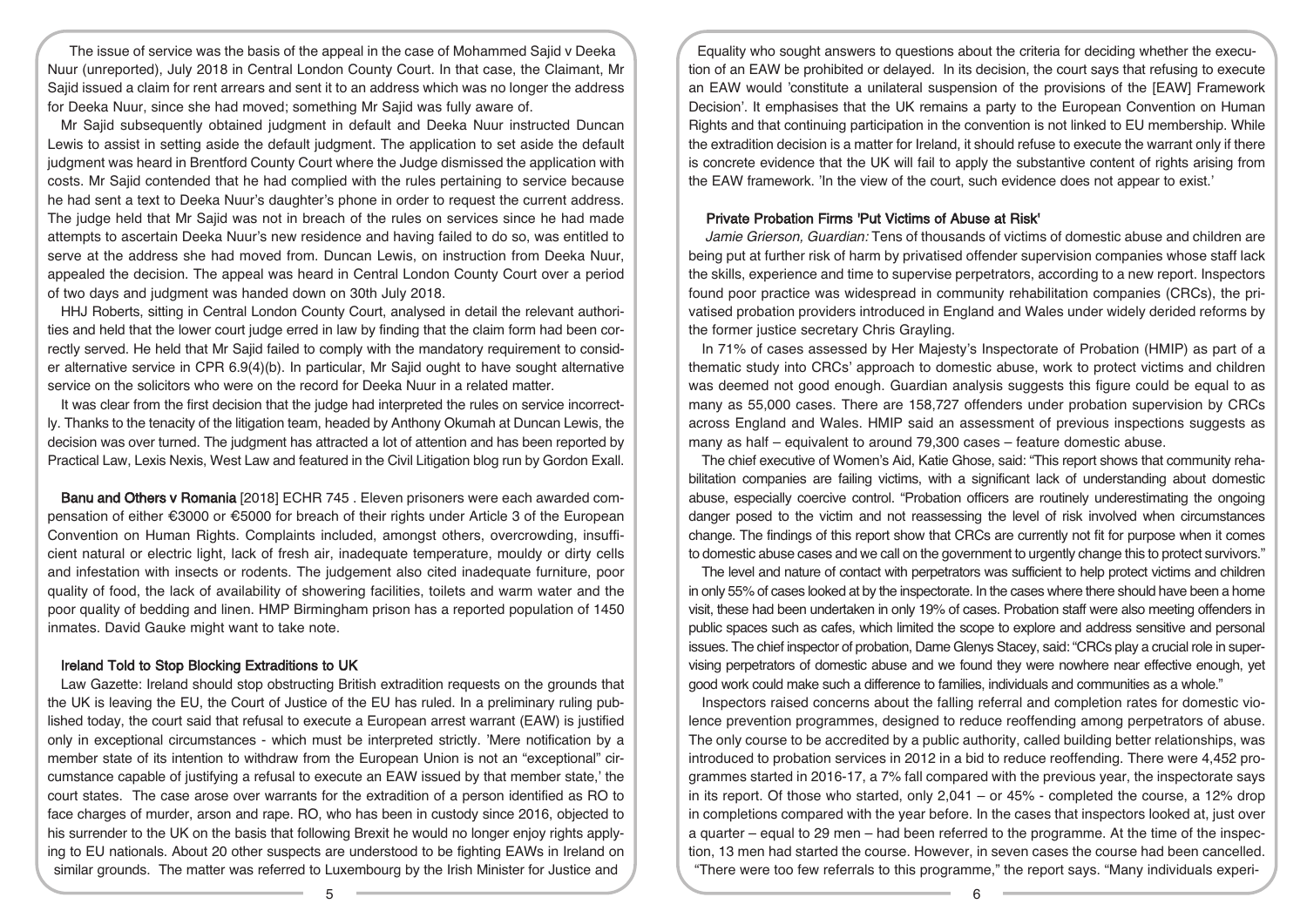enced extensive delays before joining a course and too many did not complete one." The inspection looked at 112 cases and interviewed 30 perpetrators of domestic abuse.

The probation sector in England and Wales was overhauled in 2014 by Grayling, who ignored warnings from within the Ministry of Justice and broke up existing probation trusts, replacing them with a public sector service dealing with high-risk offenders and the CRCs that manage low- to medium-risk offenders. After a succession of highly critical reports from the inspectorate and the justice committee, as well as derision from those working within the sector, David Gauke, the justice secretary, announced that eight private firms and the 21 CRCs in England and Wales were to have their contracts terminated in 2020, two years earlier than agreed. Under Gauke's proposals put out to consultation, the number of CRCs operating in England and Wales will be reduced to 11, with 10 new probation regions to be formed in England plus an additional region in Wales. Stacey said recasting the contracts presented an opportunity for the ministry to reconsider the issue of how CRCs deal with domestic abuse.

The prisons and probation minister, Rory Stewart, said: "We must protect victims of domestic abuse from any further suffering. That is why we have set out plans to better support victims, bring more offenders to justice and ultimately keep the public safe through our proposed domestic abuse bill. We are taking decisive action to improve CRCs by ending current contracts early, investing £22m in through-the-gate services, and we have consulted on how best to deliver probation services in the future. This report highlights pockets of good practice to build on, but more must be done. By putting in place new arrangements, we will heed the lessons from what has and hasn't worked, so probation plays its full part in tackling domestic abuse and protecting victims." Richard Burgon, shadow justice secretary, said: "Once again we see how the private probation companies are failing to keep the public safe. The government must stop letting victims down and ensure that there is a complete overhaul of probation so that it puts women's safety first.

#### Child Spies: Judicial Review Sought to Challenge May's Government

Damien Gayle, Guardian: Human rights lawyers have been crowdfunding for a judicial review to challenge the government's use of child spies, arguing that the tactic was incompatible with the UN convention on the rights of the child. Just for Kids Law, a charity that represents, advises and supports children in legal difficulty, has issued a pre-action letter to the Home Office raising concerns over the practice, which has been condemned by politicians and human rights groups. It needs to raise at least £6,000 to take the legal action to the next stage, where it would argue for permission to take the case to judicial review. A target of £15,000 has been identified as needed to take the challenge to further hearings. Police and intelligence agencies have had a legal framework for the use of child spies – known officially as juvenile covert human intelligence sources (CHIS) – since 2000, but the practice only emerged in July when concerns were raised by peers after ministers sought to increase their powers to do so with secondary legislation.

The security minister, Ben Wallace, explaining the rationale for their use, suggested they could provide "unique access to information" in cases involving gangs, terrorism or child sexual exploitation. There was no lower age limit on children who could be enlisted as spies. Enver Solomon, the chief executive of Just for Kids Law, said he understood the challenges faced by agencies responding to new threats, "but it is deeply worrying that children are being asked to participate in covert activity associated with serious criminals without fully considering their welfare and best interests".

Caoilfhionn Gallagher QC, of Doughty Street Chambers, will represent Just for Kids Law in the case, which comes after parliament's joint committee on human rights began asking

questions over the practice. Earlier this month Wallace admitted the Home Office did not know how many children had been used as spies, after a letter from Harriet Harman, the chair of the committee, said assurances he had given about the issue had served only to deepen concern. A change in the law surrounding their use, passed through secondary legislation in July, gave authorities more time to use child spies without a need for reauthorisation, and broadened the range of appropriate adults who should be present in any meeting between those under the age of 16 and their handlers.

Just for Kids Law said the aim of the action was to force a change in the guidance surrounding the use of child spies that would ensure greater safeguards. Solomon said: "The Home Office must change the guidance to ensure that children are only used in the most exceptional circumstances and with proper safeguards in place for all under-18s." Just for Kids has been appealing for donations for the legal challenge through the Crowd Justice website.

### Prisons: Crimes of Violence and Suicide Attempts

Male Category C estate with the highest rate of assaults during 2017:

- HMPIYOI Portland (626 incidents per 1,000 population)
- HMP & YOI Parc (546 incidents per 1,000 population)
- HMP Hindley (541 incidents per 1,000 population)
- HMP & YOI Swinfen Hall (500 incidents per 1,000 population)
- HMP & YOllsis (441 incidents per 1,000 population

Male Category C estate with the highest rate of self-harm during 2017:

- HMP & YOI Parc (913 incidents per 1,000 population)
- HMP Haverigg (691 incidents per 1,000 population)
- HMP & YOI Swinfen Hall (668 incidents per 1,000 population)
- HMP Moorland (604 incidents per 1,000 population)
- HMP Buckley Hall (603 incidents per 1,000 population)
- Male local estate with the highest reported rate of assaults during 2017:
- HMP Birmingham (928 incidents per 1,000 population)
- HMP Bristol (841 incidents per 1,000 population)
- HMP Leicester (772 incidents per 1,000 population)
- HMP Bedford (756 incidents per 1,000 population)
- HMP & YOI Chelmsford (727 incidents per 1,000 population)

Male local estate with the highest rate of self-harm incidents during 2017:

- HMP Exeter (1041 incidents per 1,000 population)
- HMP Woodhill (945 incidents per 1,000 population)
- HMP Peterborough Male (893 incidents per 1,000 population)
- HMP Leicester (892 incidents per 1,000 population)
- HMP Bristol (820 incidents per 1,000 population)

# Chefs Star Choice - Lobster Marinated in Marijuana

Scottish Legal News: A restaurant is under investigation over its practice of giving lobsters marijuana to relax them before they're killed and cooked. Charlotte's Legendary Lobster Pound owner, Charlotte Gill, who is a licensed medical marijuana giver in Maine, cannot currently serve her "smoked" lobster meat. The Southwest Harbor eatery is being investigated by state health inspectors over its unusual practice, which is intended to lessen the suffering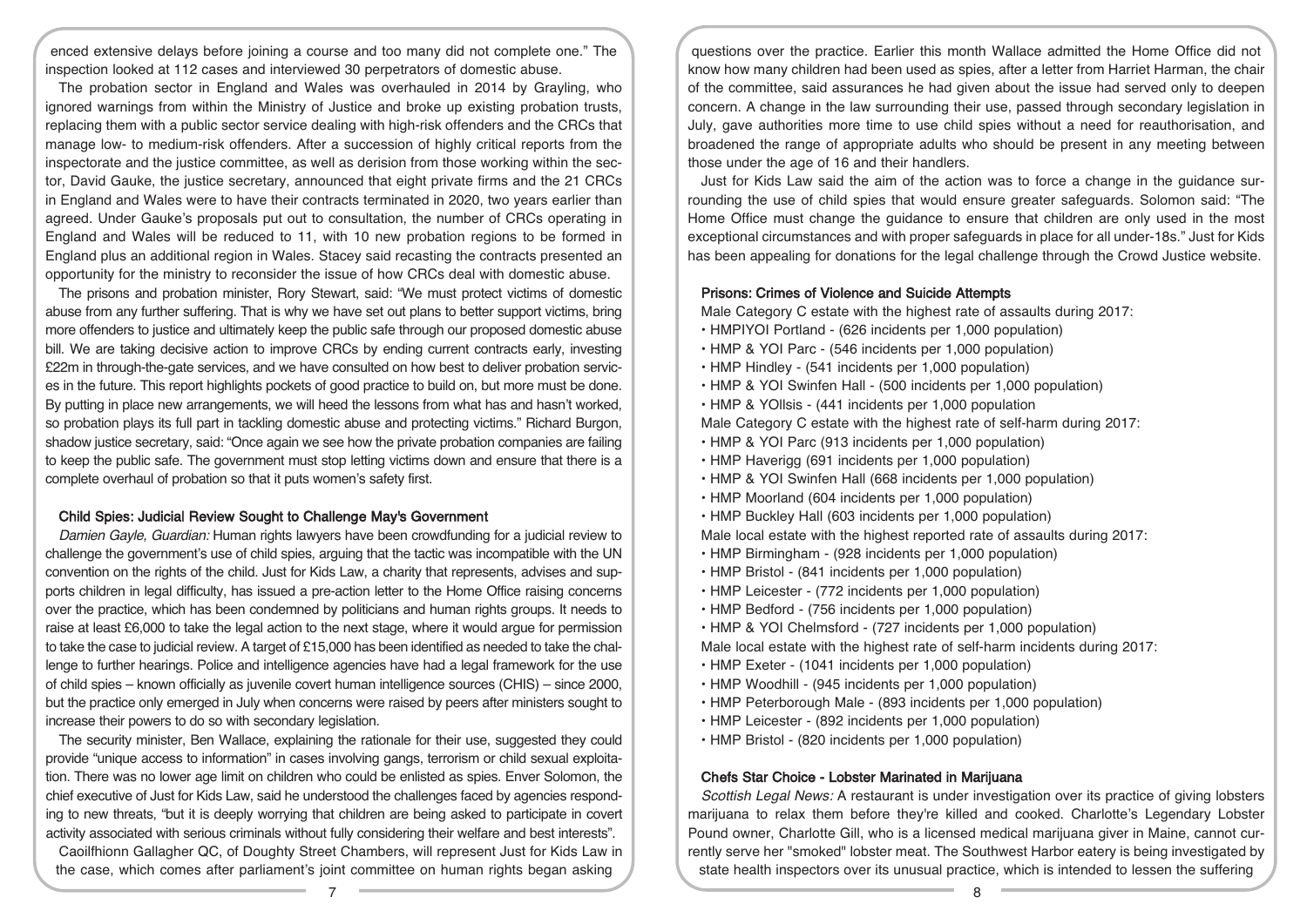of lobsters before they are dropped in boiling water. Gill told the Portland Press Herald that "after being contacted by the state, and upon reviewing its present laws and codes applicable to this arena, and then making a few minor adjustments to our procedure, we are completely confident that we will be able to proceed as planned." She added: "These are important issues and ones that can also benefit not only the lobster, but the industry as well. Truly we are not trying to go against [the state's] wishes and would love to work with them in order for us all to make this world a kinder place." Emily Spencer, a Maine Department of Health and Human Services spokeswoman, refused to say if the state had asked Gill to halt sales of the lobster but said it would be up to the Maine Medical Marijuana Program to decide if Gill was using cannabis appropriately. David Heidrich, a spokesman for the program, said: "Medical marijuana may only be grown for and provided to persons with a marijuana recommendation from a qualified medical provider. Lobsters are not people."

# Call For Sentencing Guidelines For Young Adults

'The Justice Gap": Sentencing guidelines for young offenders aged between 18 years to 25 should be introduced in order to assist the courts and improve sentencing outcomes, according to a new report. Charlotte Hughes reports. More than 140,000 young adults aged 18 to 24 were sentenced in criminal courts last year. In 2017, 23 per cent of magistrates and crown court cases in England and Wales related to young adults, aged between 18 and 24 years old. Almost half of young men under the age of 21 who come into the contact with the criminal justice system had experience of the care system. Sentencing Young Adults: Making the case for sentencing principles for young adults presents research by the Howard League for Penal Reform, a founding member of the Transition to Adulthood (T2A) Alliance. It states that there is a growing consensus that young offenders should be treated differently by courts from adults as they are still maturing. However, the situation currently only allows 'age/lack of maturity' to be taken into account as a mitigating factor.

Laura Janes, legal director of the Howard League for Penal Reform, said their work has shown that sentencing is 'a significant criminal justice event that can have an enormous impact on their development and life chances'. Janes continued: Between 2006 and 2016, 164 young adults aged 18 to 24 died in custody, 136 of whom lost their lives through suicide. Janes added that it was hoped that the formal sentencing principles, similar to the Sentencing Council guidelines that are in place for children, would ultimately 'prevent more young people from being swept into deeper currents of crime and despair'. The report references research which states that frontal lobes – the area of the brain that helps to regulate decision-making and the control of impulses that underpin criminal behaviour – do not stop developing until of about 25 years of age. Susceptibility to peer pressure also continues until the mid-twenties. Senior paediatricians have recently redefined adolescence as a period from ten to 24 years of age. The report, which was also supprted by the Barrow Cadbury Trust, said young adults face an increased risk of exposure to the criminal justice system compared with older adults, raising the risk of adverse outcomes and increased likelihood of reoffending, but are not afforded the protections given to children, despite their distinctive needs.

Drawing on Howard League participation work with young adults, it further sets out how principled guidelines would help judges and magistrates to understand young adults better, and provide a legal framework to achieve better sentencing decisions. It recommends that the principles should consider the relationship between immaturity and blameworthiness, capacity to

change, and the impact of race and histories of care. There is also evidence of disproportionate levels of neurodisability among young adults in custody when compared to the general population, including higher rates of learning disability, traumatic brain injury and communication impairment. 'These distinct characteristics and experiences are often highly relevant to decisionmaking that leads to offending,' the report says. 'The distinct phases of maturation occurring during young adulthood also give rise to different needs.' It argues that the failure to consider these factors increases the likelihood of a custodial sentence.

The report follows research by the Howard League published last year, which found that the age and maturity of young adult defendants were not sufficiently considered by the courts. The research also stated that courts are more than capable of factoring issues such as maturity into decision making but are less likely to do so in the absence of clear and firm guidance. It also recommends that the welfare principle considered when a court is dealing with proceedings relating to a child – that the court's primary consideration shall lie with the welfare of the child – might be extended to apply to young adults, in recognition that full maturity and all the attributes of adulthood are not magically conferred on young people on their eighteenth birthdays. The Howard League has brought together an advisory group of experts to help draft sentencing principles for young adults comprising lawyers, academics, a magistrate, a forensic psychologist, two members of Royal College of Psychiatrists and a member with experience in probation and youth justice. Debbie Pippard, deputy chair of T2A, pointed to 'the growing evidence base' showing that 18- to 25-year-olds were 'a distinct group, with distinct needs that should be taken into account when sentencing'. 'The report makes the case for sentencing principles for young adults to enable courts to make better decisions and a real difference to young lives,' she said.

### Birmingham Pub Bombings Inquests Will Not Name Suspects

Kevin Rawlinson Guardian: Suspects in the 1974 Birmingham pub bombings are not due to be named at the victims' inquests after judges upheld a coroner's decision to leave out of the proceedings any investigations into who was responsiblefor the attack. The lord chief justice, Lord Burnett, and two other judges, ruled on Wednesday that the coroner, Sir Peter Thornton QC, had made no error of law in reaching his decision not to name the IRA unit allegedly responsible. Bereaved families described feeling as if they had been "punched in the stomach" and vowed to continue to fight for "truth, justice and accountability". This week's court of appeal proceedings followed a high court ruling in January quashing Thornton's original decision. At that point, the coroner was ordered to reconsider the scope of the inquests after a successful judicial review action by the bereaved. But, this week, Burnett, Lady Justice Hallett and Lord Justice McCombe ruled his decision was "not open to legal objection".

Speaking near a memorial to the victims in the grounds of Birmingham's Anglican cathedral, members of the campaign group, Justice4the21, said they were seeking legal advice with a view to an appeal. "Without the perpetrator issue being a part of the scope [of the inquest] how can you ever possibly finish the jigsaw? You have got a major part of it missing," said Julie Hambleton, whose sister Maxine was 18 years old when she was killed in the bombings. "We feel as though we've been punched in the stomach again. What we do we do for 21 people who aren't here to do it for themselves. They don't have a voice, they don't have a physical presence, but we do so we are their voice. She added: "We are clearly very disappointed and we feel rejected but we will continue to fight for truth, justice and accountability."

The bombings in two city centre pubs, widely believed to be the work of the IRA, hap-